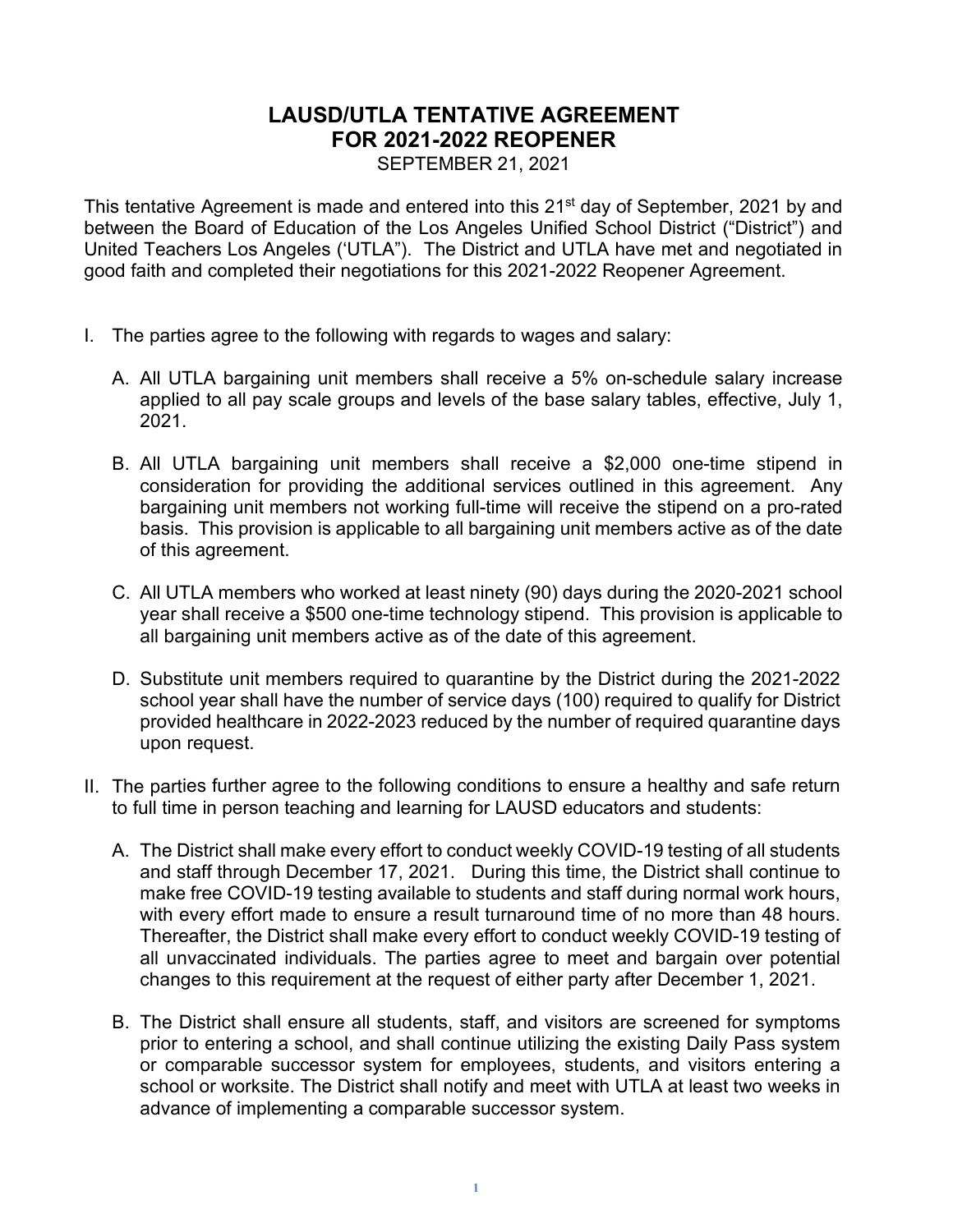- C. The District shall provide UTLA with a written checklist (Attachment B) of the required actions to be taken by both site-based administrators and the District community engagement teams when a student or employee at a school or worksite has tested positive for COVID-19, when a student or employee is quarantined, and when a student or employee is cleared for return. The parties recognize that circumstances related to COVID-19 continue to change and may require adjustments to the procedures in Attachment B. The District agrees to meet and consult with UTLA prior to changing the procedures in Attachment B.
- D. The District shall make every effort to notify bargaining unit members in writing within 24 hours when a student in their classroom or a student on their caseload has tested positive for COVID-19. The name of the student will be withheld.
- E. For purposes of providing Continuity of Learning, the District shall make every effort to notify all unit members in writing within 24 hours when a student(s) in their classroom or a student(s) on their caseload is required to quarantine.
- F. Subject to all applicable privacy and confidentiality laws, the District shall provide UTLA with a weekly list of each school where a student has tested positive for COVID-19, the number of students who tested positive for COVID-19 and the number of newly quarantined students at each school.
- G. The use of masks shall be enforced at all District facilities. The District will maintain an adequate supply of face masks to facilitate compliance. In accordance with LACDPH Guidelines, alternative protective strategies may be adopted to accommodate students who cannot use a mask for reasons related to their identified disability or accommodation. The parties agree to meet and bargain over potential changes to this requirement at the request of either party after December 1, 2021. Additional personal protective equipment (PPE) for employees may include:
	- 1. Medical grade masks
	- 2. Face shields
	- 3. Gloves
	- 4. Gowns
	- 5. Air purifiers
- H. The District shall maintain air filtration systems with a minimum efficiency reporting value (MERV) of 13 or better, or achieve the same minimum efficiency of filtration by using HVAC systems in conjunction with portable HEPA air purification devices that results in air quality equal to or better than what is provided by MERV-13 filtration systems. The LAUSD Air Quality Task Force shall meet at least once in October and at least once in November to review data and analyze the efficacy of a transition from MERV 13 filtration systems to the use of HVAC systems and air purification devices if and when such a transition happens. The parties agree to meet and bargain over potential changes to this provision at the request of either party after December 1, 2021.
- I. Back to School Night and parent-educator conferences shall be conducted virtually. IEP team meetings may be held virtually for parents who choose to use this alternative means of meeting participation. For parents who choose to have an IEP team meeting in person, the space requirements must be in alignment with current LACDPH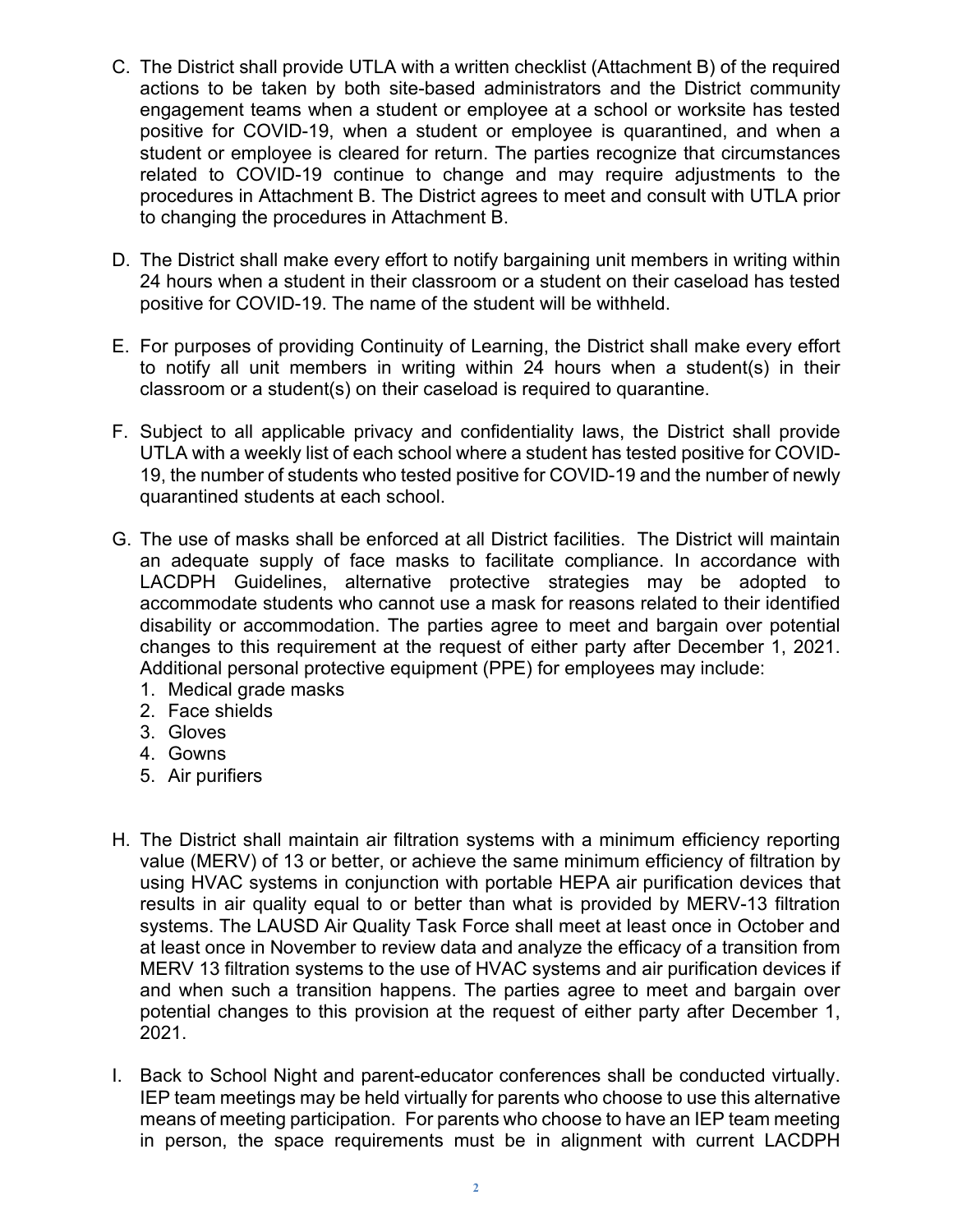guidelines. The parties agree to meet and bargain over potential changes to this requirement at the request of either party after December 1, 2021.

- J. Local School Leadership Councils at each school shall make every effort to develop alternative student eating procedures for inclement weather days, with the goal of preventing any students from eating in classrooms.
- K. Evaluations for permanent UTLA bargaining unit members who have not received a below standard evaluation in the last five years shall be suspended for the 2021-2022 school year.
- L. Livestreaming for quarantined students shall not be considered as part of the evaluation for classroom teachers being evaluated. At the request of the classroom teacher, formal observations may be rescheduled if the observation was to occur on a day/class period when the teacher must provide livestream access.
- M. The parties agree to resume meetings of the District Assessment Committee. The Committee shall meet no less than two (2) times during the 2021-2022 school year. The Committee shall be comprised of four (4) members from UTLA, four (4) parents (two (2) appointed by the District and two (2) appointed by UTLA), the LAUSD Chief Academic Officer or designee, and up to three (3) additional District appointees. The Committee shall be charged with the following:
	- 1. Compile a list of all District assessments including the purpose, efficacy, length of time to administer and review and cost.
	- 2. Make recommendations regarding the purpose, types and numbers of and time spent on District assessments.
- III. The parties further agree to the attached Continuity of Learning Plan (Attachment A), which reflects agreement on the following concepts:
	- A. In cases where a student(s) is quarantined, the classroom teacher shall provide inperson instruction for students physically in attendance, while providing access to live virtual instruction for quarantined students in accordance with Attachment A. This live virtual access shall only be provided to students subject to COVID-19 quarantine protocols.
	- B. In cases where an entire class or school is quarantined or physically closed for COVID-19 related reasons, the classroom teacher, or a substitute if the classroom teacher is directly affected, shall provide live virtual instruction for all students in accordance with Attachment A.
	- C. The District and UTLA recognize that the classroom teacher will provide live access to their classrooms for quarantined students, but the degree of live interaction with quarantined students shall be determined by the teacher in order to ensure highquality instruction for and the supervision of in-person students.
	- D. Classroom teachers providing livestream access for quarantined students or live virtual instruction if an entire class is quarantined shall not be held responsible for technology problems that hinder or prevent livestream access for quarantined students or live virtual instruction if an entire class is quarantined, including, but not limited to, students being unable to get access to the classroom. Classroom teachers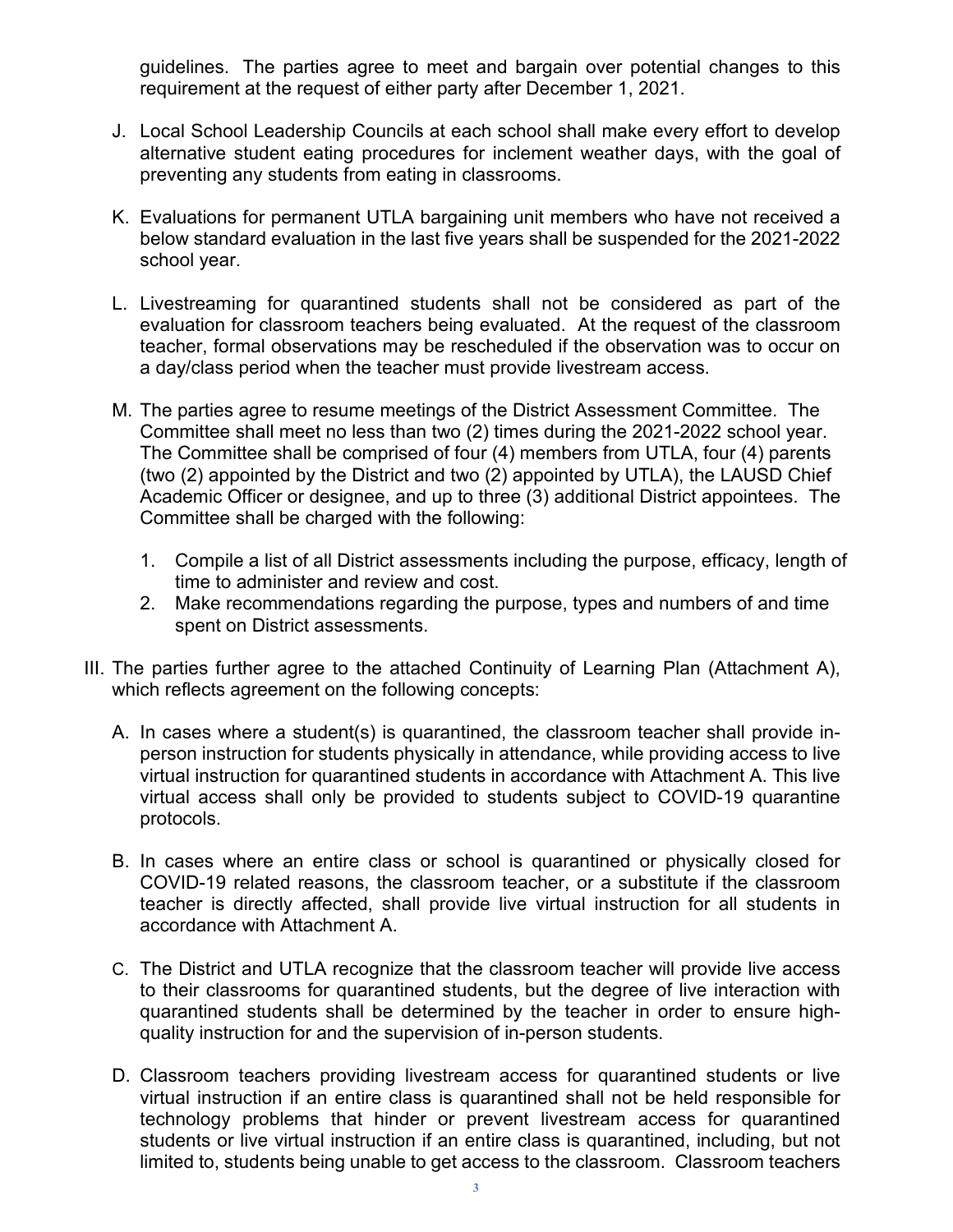will notify the site administrator/designee as soon as practically possible when classroom technology issues prevent student access.

- E. The District shall not record classroom teachers providing instruction under any circumstances without prior approval of the classroom teacher, including, but not limited to, when they are providing access to live virtual instruction for quarantined students.
- F. The District shall inform students, and the parents/guardians of students that they are not allowed to record classroom teachers providing instruction under any circumstances without prior approval of the classroom teacher. Students, and the parents/guardians of students, shall be required to honor all provisions of the LAUSD Responsible Use Policy for District Computer Systems.
- G. The District shall provide online professional development to classroom teachers and substitute teachers on the utilization of technology required to provide quarantined students with livestream access or live virtual instruction if an entire class is quarantined. If provided for voluntary participation outside of the workday, participants will be paid at the training rate of \$50 per hour. Any recorded online professional development shall include embedded captioning and ASL interpretation.
- IV. The parties further agree to the following in support of students needing instruction through the City of Angels Online Independent Study program and in recognition of the shortage of available classroom teachers for the program:
	- A. Eligible UTLA bargaining unit members seeking reasonable accommodations will be engaged in the interactive process to determine whether an accommodation is feasible and available, including remote work. Where the determined reasonable accommodation is in the form of remote work, the member shall be assigned to available positions within the online program. In the event the employee was required to utilize illness while engaging in the interactive process, the illness days will be reinstated if the accommodation is granted and if all appropriate medical documentation which substantiates the need for an accommodation and which specifies work restrictions and duration was submitted prior to August 23, 2021.
	- B. To the extent possible and in alignment with student and program needs, an option to volunteer for such a temporary assignment to the City of Angels Online Independent Study Program during the 2021-2022 school year shall be offered to all UTLA bargaining unit members. In the case of a voluntary assignment to City of Angels, a teacher previously exempted from displacement would fill any temporary vacancy created at the sending school.
	- C. If additional bargaining unit members are needed beyond those who volunteer in accordance with IV.B above, the District may temporarily assign teachers from overstaffed locations to the City of Angels Online Independent Study program in alignment with student and program needs during the 2021-2022 school year. No school shall have more than three (3) bargaining unit members temporarily assigned to City of Angels in accordance with this provision, and determination as to which bargaining unit member is temporarily assigned shall be based on seniority in elementary schools and seniority within over-teachered departments at secondary schools.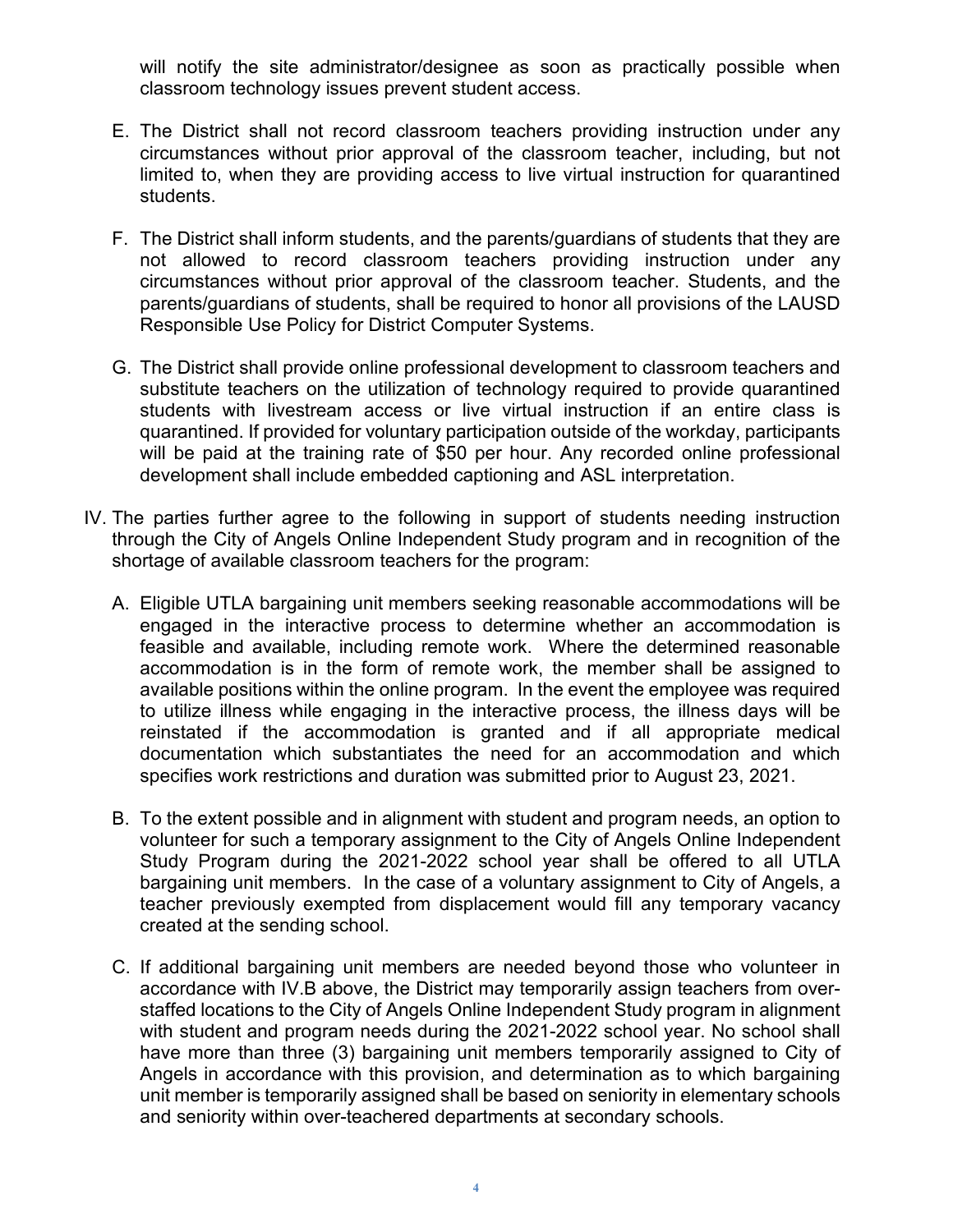- D. The parties agree to immediately commence a Student Enrollment Taskforce. The Taskforce shall be comprised of four (4) bargaining unit members from UTLA, the LAUSD Chief Human Resources Officer or designee, the LAUSD Chief of Special Education, Equity and Access or designee and up to two (2) additional District appointees. The Taskforce shall be charged with addressing staffing issues related to the return of students to their home school from the City of Angels Online Independent Study Program and/or enrollment increases at their home school.
- E. All bargaining unit members temporarily assigned to this program shall have the right to return to their previous school location at the beginning of the 2022-2023 school year, with displacement rights if necessary, not to supersede District seniority per Article XI, section 6.0.
- V. Term of Agreement
	- A. This non-precedent setting MOU shall be effective upon signing and ratification by UTLA membership and adoption by the LAUSD Board of Education and shall be implemented according to the terms above. The provisions of this Sideletter, with the exception of Sections I.A, I.D, & IV.E, shall expire on June 30, 2022.
	- B. All components of the current LAUSD/UTLA Collective Bargaining Agreement and the Sideletter Between LAUSD & UTLA For The Return To Traditional Instruction For The 2021-2022 School Year (June 9, 2021) shall remain in full effect except for those provisions modified by the terms of this Agreement. The parties acknowledge that certain terms of the Agreement may need to be implemented using electronic or remote platforms for the duration of this agreement.
	- C. This Agreement closes all reopeners from the parties 2019-2022 Successor Agreement.

Cecilez Nugart (burg

UTLA

September 21, 2021 Date

\_\_\_\_\_\_\_\_\_\_\_\_\_\_\_\_\_\_\_\_\_\_\_\_\_\_\_\_\_\_\_\_\_\_\_\_\_\_\_\_\_\_\_\_\_\_\_\_\_\_\_\_

LAUSD

September 21, 2021

Date

\_\_\_\_\_\_\_\_\_\_\_\_\_\_\_\_\_\_\_\_\_\_\_\_\_\_\_\_\_\_\_\_\_\_\_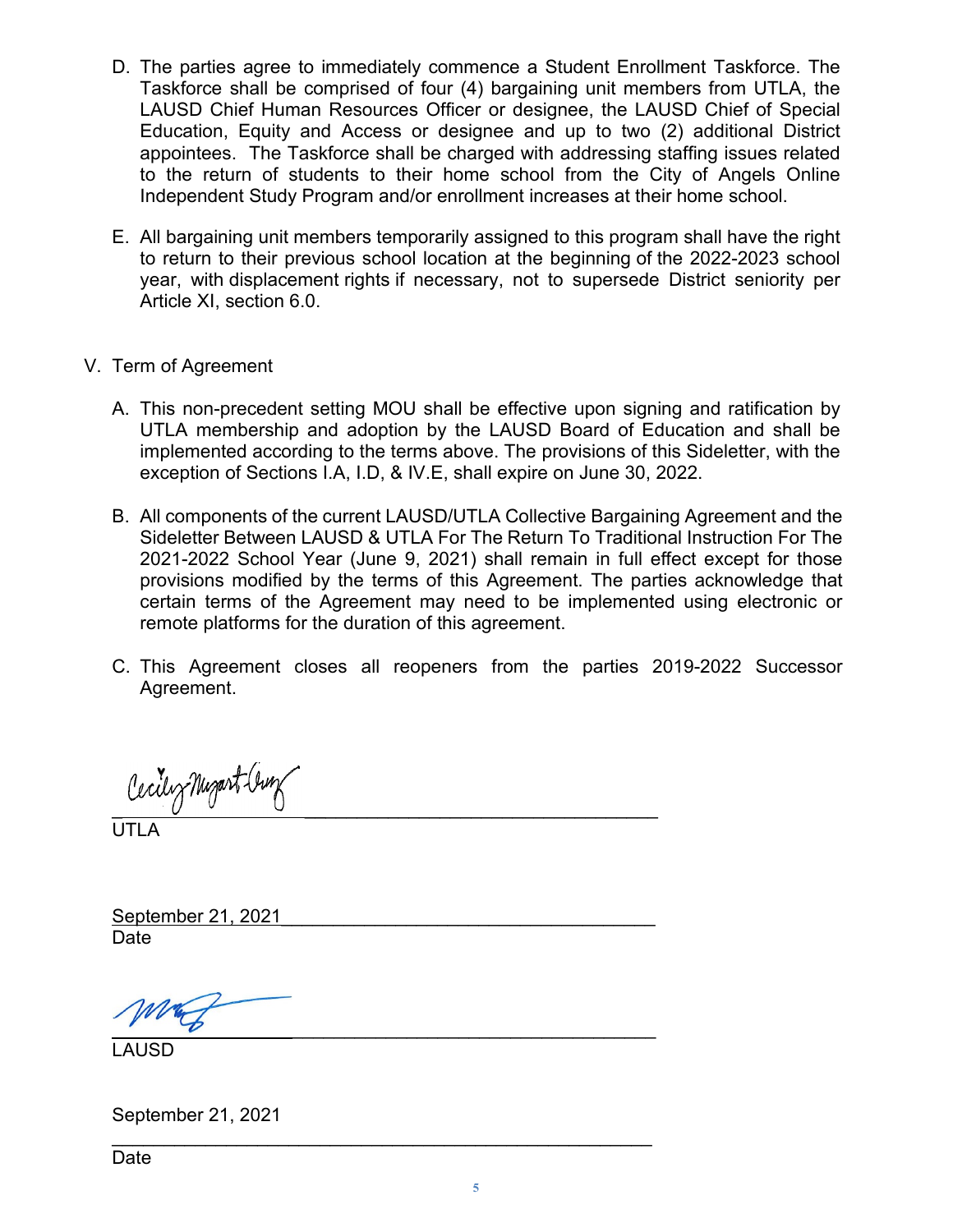## **ATTACHMENT A**

٦

### **COVID-19 CONTINUITY OF LEARNING PLAN FOR 2021-2022 SEPTEMBER 21, 2021**

### United Teachers Los Angeles and Los Angeles Unified are committed to *every student continuing to receive high-quality instruction throughout the 2021-2022 school year*.

The following guidance is provided to ensure continuity of instruction and learning for all students in the event of COVID-19-related absences that may result in disruption of in-person instruction.

The plans that follow provide an outline of how instruction is to be delivered to students in Pre-K through Adult Education under 3 different circumstances:

- 1. Whole class, including teacher, is quarantined
- 2. Teacher is present but one or more students are quarantined
- 3. Teacher and possibly one or more students are quarantined, but other students are present in school with a substitute

| <b>SELF-CONTAINED CLASSROOMS (EEC, EARLY EDUCATION, PRE-K,</b><br><b>ELEMENTARY, &amp; SPECIAL EDUCATION)</b> |                                                                                                                                                                                                                                                                                                                                                                                                                                                                                                                                                                                                                                                                                                                                                            |
|---------------------------------------------------------------------------------------------------------------|------------------------------------------------------------------------------------------------------------------------------------------------------------------------------------------------------------------------------------------------------------------------------------------------------------------------------------------------------------------------------------------------------------------------------------------------------------------------------------------------------------------------------------------------------------------------------------------------------------------------------------------------------------------------------------------------------------------------------------------------------------|
| 1. WHOLE CLASS,<br><b>INCLUDING TEACHER,</b><br><b>IS QUARANTINED</b>                                         | Classroom Teacher provides instruction through:<br>Minimum of three hours synchronous daily<br>instruction for all students via Zoom, inclusive of<br>dELD/iELD instruction for English Learners, and<br>MELD instruction for Standard English Learners<br>Assignments on Schoology or other digital<br>platforms<br>Access to digital learning tools and curriculum with<br>monitoring and feedback on progress<br>Asynchronous work<br>A minimum of 2 hours of office hours per week, to<br>be scheduled at the discretion of the teacher<br>Approval of all requests from affected students for<br>short-term independent study<br>Students to be given the opportunity to receive full<br>credit for any make-up work resulting from these<br>absences |
| 2. TEACHER IS PRESENT<br><b>BUT ONE OR MORE</b><br><b>STUDENTS ARE</b><br><b>QUARANTINED</b>                  | Classroom Teacher provides instruction through:<br>In-person instruction for in-person students<br>$\bullet$<br>Access to live classroom through use of Zoom for no<br>less than 50% of instructional minutes of each school<br>day, to be scheduled at the teacher's discretion to<br>maximize learning opportunities.<br>The determination of whether to utilize a polycam or<br>laptop computer for Zoom livestreaming shall be                                                                                                                                                                                                                                                                                                                         |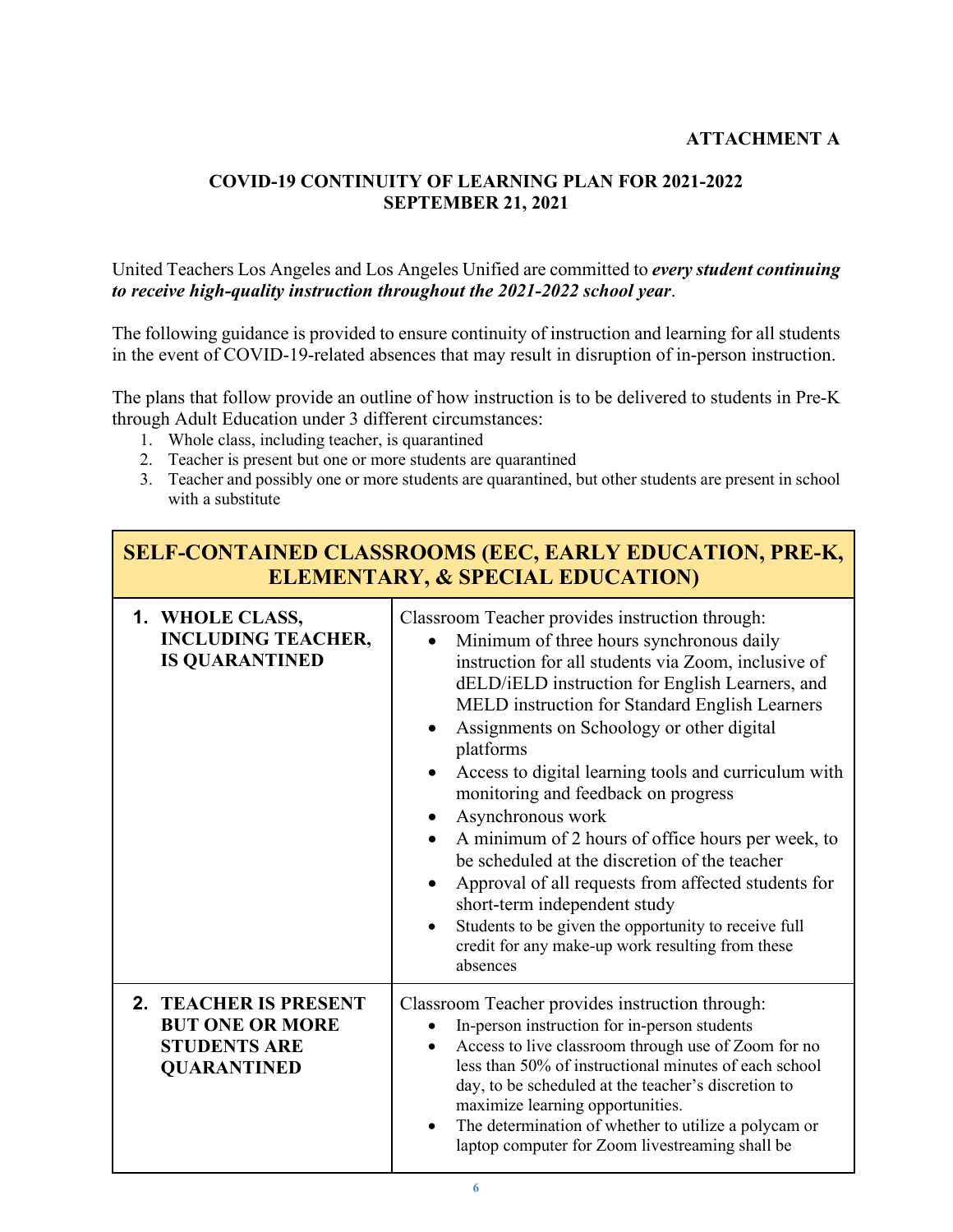|                                                                                                                                                                                      | determined by the classroom teacher. The District shall<br>provide the teacher with additional technology as<br>reasonably needed.<br>Assignments on Schoology or other digital platforms<br>Access to digital learning tools and curriculum with<br>monitoring and feedback on progress<br>Approval of all requests from affected students for<br>short-term independent study<br>Students to be given the opportunity to receive full<br>credit for any make-up work resulting from these<br>absences                                                                                                                                                                                                                                                                                                                                   |
|--------------------------------------------------------------------------------------------------------------------------------------------------------------------------------------|-------------------------------------------------------------------------------------------------------------------------------------------------------------------------------------------------------------------------------------------------------------------------------------------------------------------------------------------------------------------------------------------------------------------------------------------------------------------------------------------------------------------------------------------------------------------------------------------------------------------------------------------------------------------------------------------------------------------------------------------------------------------------------------------------------------------------------------------|
| <b>3. TEACHER AND</b><br><b>POSSIBLY ONE OR</b><br><b>MORE STUDENTS ARE</b><br><b>QUARANTINED, BUT</b><br><b>OTHER STUDENTS ARE</b><br>PRESENT IN SCHOOL<br><b>WITH A SUBSTITUTE</b> | Classroom Teacher provides instruction through:<br>Live classroom instruction through use of video and<br>audio via Zoom for both in-person and quarantined<br>students<br>Zoom breakout rooms can be used for synchronous<br>small group instruction for quarantined students.<br>Assignments on Schoology or other digital<br>platforms<br>Access to digital learning tools and curriculum with<br>monitoring and feedback on progress<br>Availability on Zoom for students and substitute for<br>entirety of regularly scheduled instructional time<br>Approval of all requests from affected students for<br>short-term independent study<br>Students to be given the opportunity to receive full<br>credit for any make-up work resulting from these<br>absences<br>Substitute provides in-person support for in-person<br>students. |

| <b>SECONDARY CLASSROOMS (MIXED COHORTS)</b>                           |                                                                                                                                                                                                                                                                                                                                                                                                                                                                                                                                                                                                                                          |  |
|-----------------------------------------------------------------------|------------------------------------------------------------------------------------------------------------------------------------------------------------------------------------------------------------------------------------------------------------------------------------------------------------------------------------------------------------------------------------------------------------------------------------------------------------------------------------------------------------------------------------------------------------------------------------------------------------------------------------------|--|
| 1. WHOLE CLASS,<br><b>INCLUDING TEACHER,</b><br><b>IS QUARANTINED</b> | Classroom Teacher provides instruction through:<br>Minimum of 30 minutes of synchronous daily<br>$\bullet$<br>instruction in each class period for all students via<br>Zoom<br>Assignments on Schoology or other digital<br>$\bullet$<br>platforms<br>Access to digital learning tools and curriculum with<br>monitoring and feedback on progress<br>Asynchronous work<br>A minimum of 2 hours of office hours per week, to<br>be scheduled at the discretion of the teacher<br>Approval of all requests from affected students for<br>$\bullet$<br>short-term independent study<br>Students to be given the opportunity to receive full |  |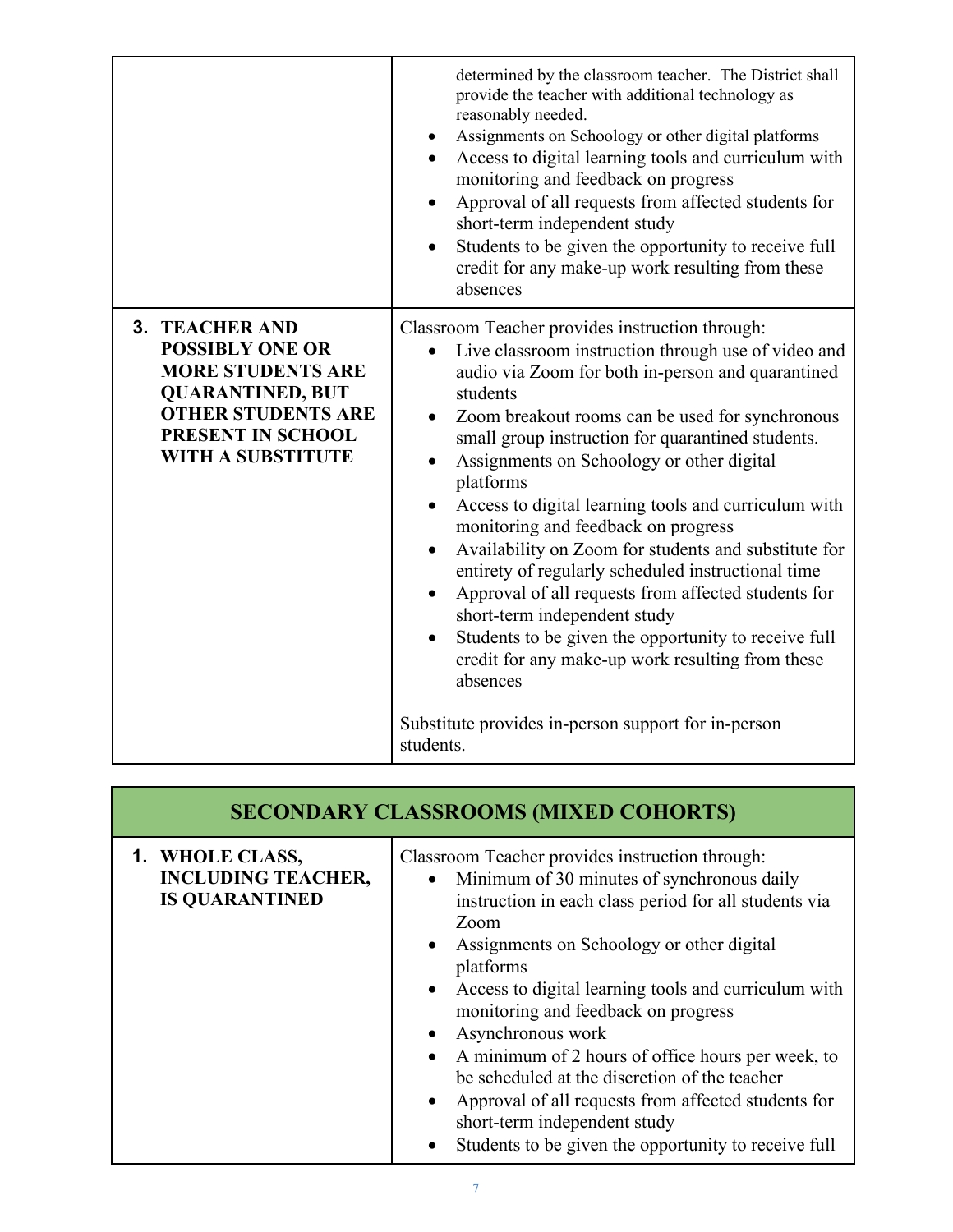|                                                                                                                                                                                      | credit for any make-up work resulting from these<br>absences                                                                                                                                                                                                                                                                                                                                                                                                                                                                                                                                                                                                                                                                                                                                                                                                                                                                                              |
|--------------------------------------------------------------------------------------------------------------------------------------------------------------------------------------|-----------------------------------------------------------------------------------------------------------------------------------------------------------------------------------------------------------------------------------------------------------------------------------------------------------------------------------------------------------------------------------------------------------------------------------------------------------------------------------------------------------------------------------------------------------------------------------------------------------------------------------------------------------------------------------------------------------------------------------------------------------------------------------------------------------------------------------------------------------------------------------------------------------------------------------------------------------|
| 2. TEACHER IS PRESENT<br><b>BUT ONE OR MORE</b><br><b>STUDENTS ARE</b><br><b>QUARANTINED</b>                                                                                         | Classroom Teacher provides instruction through:<br>In-person instruction for in-person students<br>Access to live classroom through use of Zoom for no<br>less than 50% of instructional minutes of each class<br>period, to be scheduled at the teacher's discretion to<br>maximize learning opportunities.<br>The determination of whether to utilize a polycam or<br>laptop computer for Zoom livestreaming shall be<br>determined by the classroom teacher. The District shall<br>provide the teacher with additional technology as<br>reasonably needed.<br>Assignments on Schoology or other digital platforms<br>Access to digital learning tools and curriculum with<br>٠<br>monitoring and feedback on progress<br>Approval of all requests from affected students for<br>$\bullet$<br>short-term independent study<br>Students to be given the opportunity to receive full<br>٠<br>credit for any make-up work resulting from these<br>absences |
| <b>3. TEACHER AND</b><br><b>POSSIBLY ONE OR</b><br><b>MORE STUDENTS ARE</b><br><b>QUARANTINED, BUT</b><br><b>OTHER STUDENTS ARE</b><br>PRESENT IN SCHOOL<br><b>WITH A SUBSTITUTE</b> | Classroom Teacher provides instruction through:<br>Live classroom instruction through use of video and<br>audio via Zoom for both in-person and quarantined<br>students<br>Zoom breakout rooms can be used for synchronous<br>$\bullet$<br>small group instruction for quarantined students.<br>Assignments on Schoology or other digital<br>platforms<br>Access to digital learning tools and curriculum with<br>monitoring and feedback on progress<br>Availability on Zoom for students and substitute<br>during entirety of each class period<br>Approval of all requests from affected students for<br>short-term independent study<br>Students to be given the opportunity to receive full<br>credit for any make-up work resulting from these<br>absences<br>Substitute provides in-person support for in-person<br>students.                                                                                                                      |

# **EARLY EDUCATION**

For Early Education programs with instructional days of less than six (6) hours, including Special Education and State Preschool, the minimum shall be no less than 50% of class length.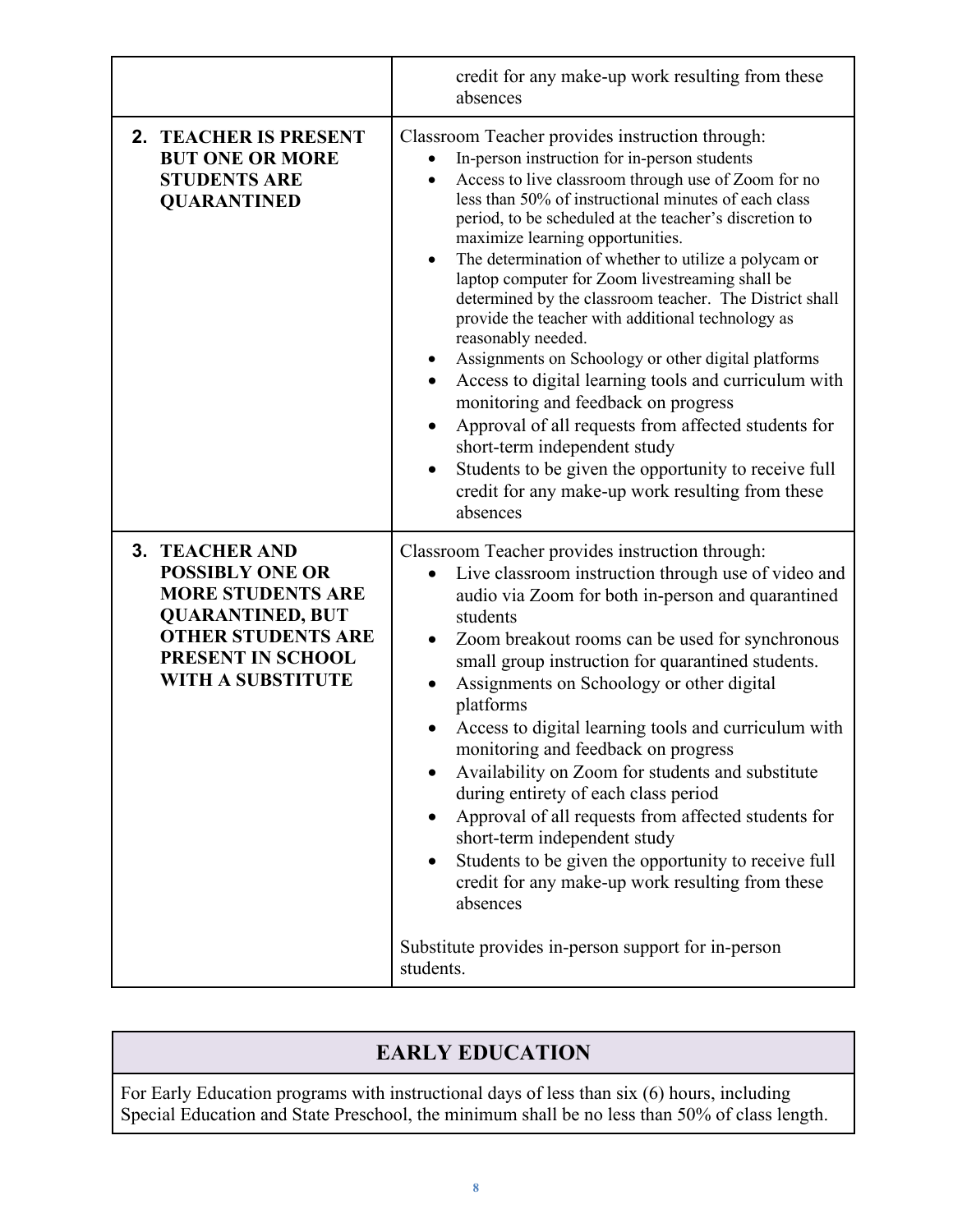# **ADULT EDUCATION**

All Adult Education courses, which are conducted in-person and as hybrid classes, shall follow the protocols outlined above for Secondary Classrooms. With synchronous instructional time adjusted for class length. (No less than 50% of class length). Class sessions currently conducted online are not included as part of this provision.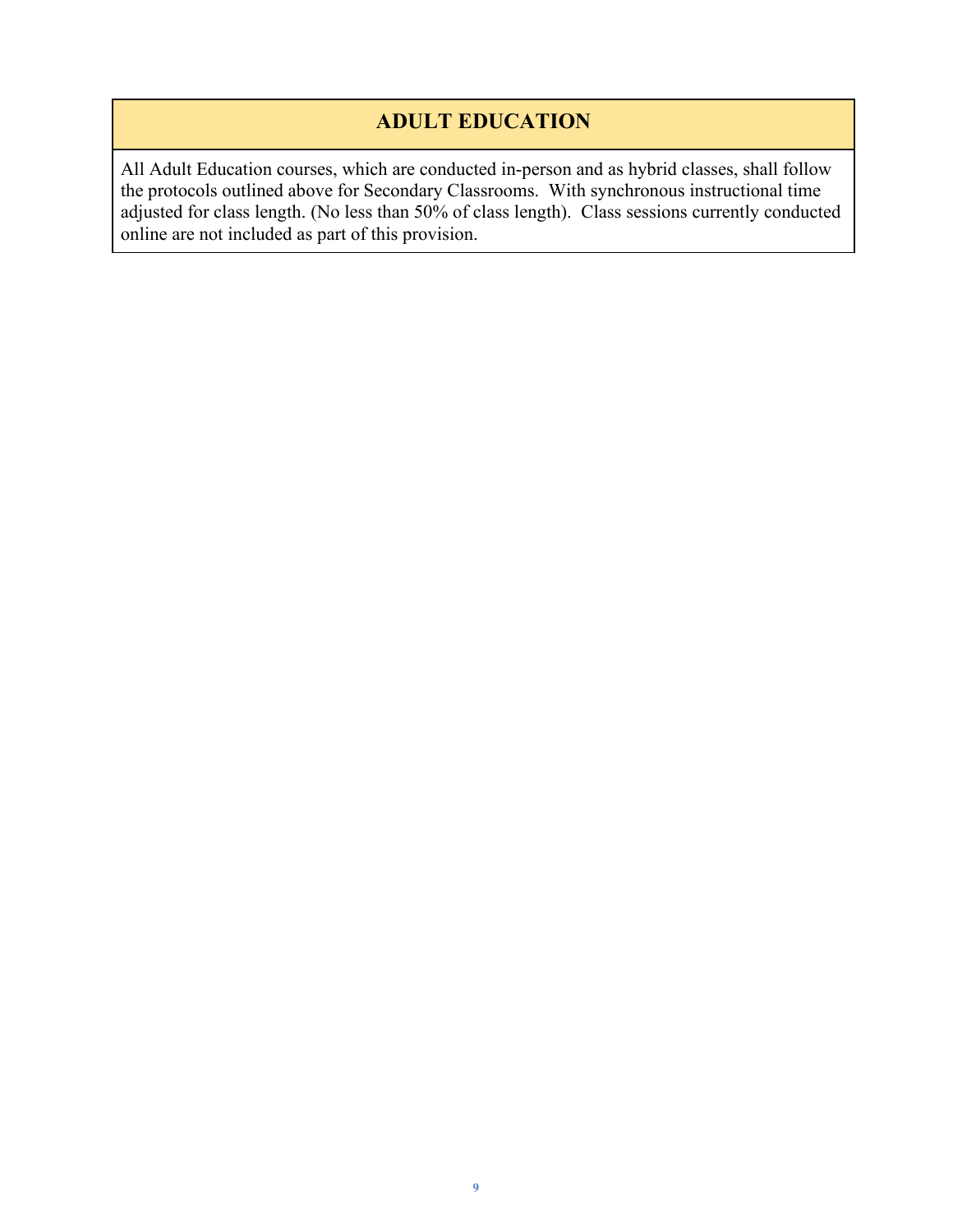#### **ATTACHMENT B**

#### **SITE PROCEDURES FOR CONFIRMED POSITIVE COVID-19 CASE\***

If the Administrator or designee becomes aware of a case who has been on campus during their infectious period, the Administrator or designee shall:

#### **If case is a student**:

- Escort the student to the dedicated isolation area immediately.
- Provide the student with a medical-grade mask
- Contact parent for pick-up
- Print and provide [LA County Department of Public Health isolation instructions](http://publichealth.lacounty.gov/acd/ncorona2019/covidisolation/) to the parent when a student is picked up.

#### **If the case is an employee:**

- Direct the employee to go home immediately
- Provide via print out or email, the [LA County Department of Public Health isolation](http://publichealth.lacounty.gov/acd/ncorona2019/covidisolation/) to the employee

#### **For all cases:**

- Identify and confirm close contacts and provide information to the CE Team. If the positive case is a student, this process shall include interviewing the classroom teacher(s) and/or designated service provider(s) of the student.
- Immediately identify areas on site that need to be closed off and disinfected and provide information to the Plant Manager and Complex Project Manager
- If the positive case rode a school bus during their infectious period, notify the Transportation Division
- If the positive case is a student, make every effort to notify the classroom teacher(s) and/or designated service provider(s) of the student in writing within 24 hours that a student in their class or caseload has tested positive.
- If the close contacts are students on campus, send students to the quarantine area and contact parents for pick-up. Provid[e LA Unified Quarantine Instructions](https://drive.google.com/file/d/1C-03UK-v4YX4ax_XKsbKYJm1M8mgfRAb/view?usp=sharing) to parents via print out or email.
- For the purposes of continuity of learning, make every effort to notify the classroom teacher(s) and/or designated service provider(s) in writing within 24 hours when a student(s) in their classroom or a student(s) on their caseload is required to quarantine.
- If the close contacts are staff members on campus, provide [LA Unified Quarantine Instructions](https://drive.google.com/file/d/1C-03UK-v4YX4ax_XKsbKYJm1M8mgfRAb/view?usp=sharing) via print out or email, instruct the staff members to notify their supervisor(s), and send them home to quarantine immediately

*Administrators will be notified by the CE Team via email when the case is cleared to return*

#### **Quarantine:**

*Vaccinated students and employees* who are close contacts do not need to quarantine as long as they remain asymptomatic. They must monitor for symptoms for 14 days. They will continue to be tested regularly for COVID-19.

*Unvaccinated students and employees* who are close contacts will quarantine as follows:

- Unvaccinated students should test for COVID-19 after day 5 and if that is negative and they remain asymptomatic, they can return on day 8. They should continue to monitor for symptoms through day 14.
- Unvaccinated students who do not test for COVID-19 must complete a 10-day quarantine.